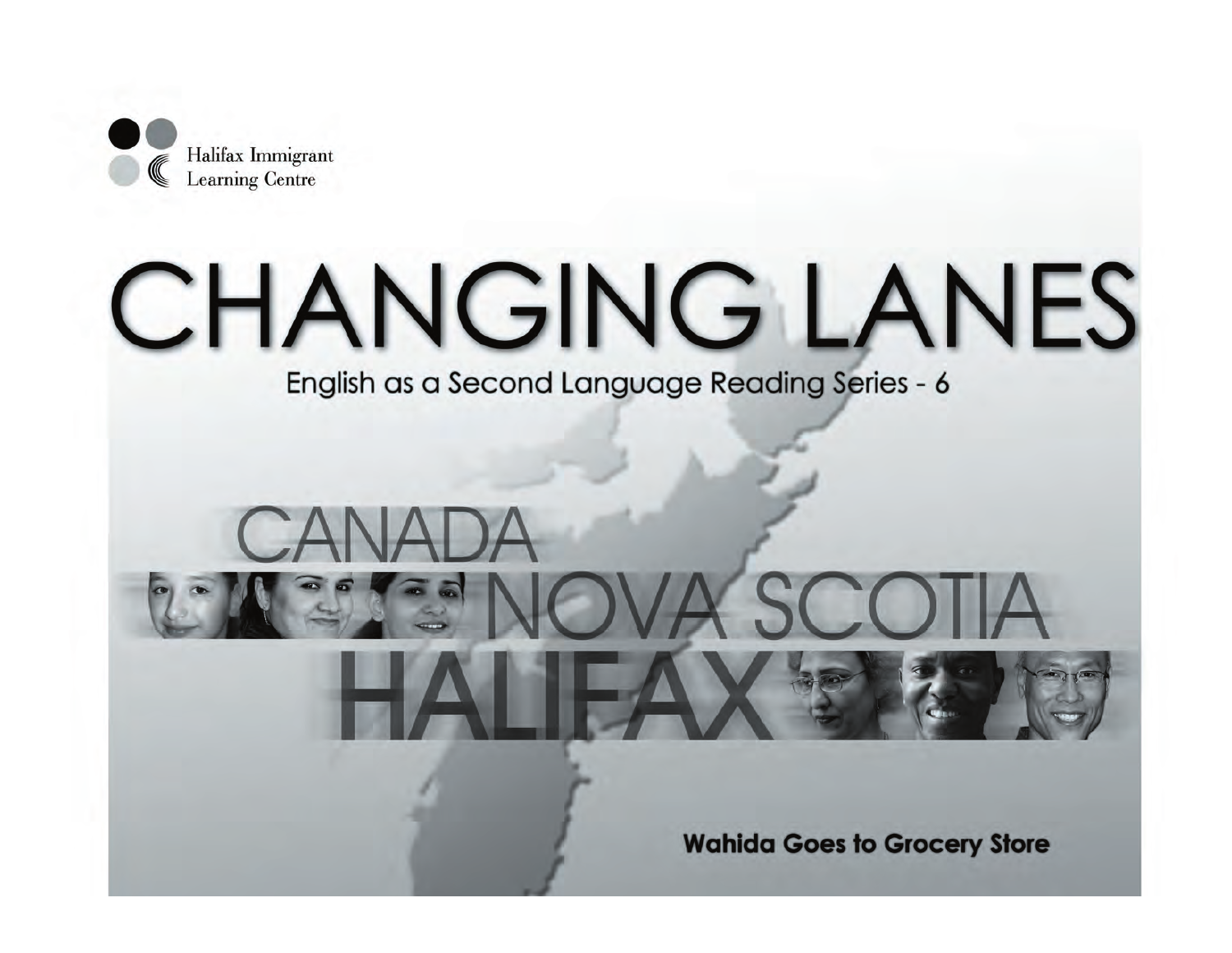

Halifax Immigrant **Learning Centre** 

## *Acknowledgments*

*Developed by Sanja Pecelj, Project Coordinator* 

*Special thanks to Jayne Geldart, Project Supervisor Carol MacAskill, ESL Literacy Instructor and the members of the Advisory Group: Huiling Zhuang, ESL Instructor Kelly Jordin, ESL Instructor Farida Miri, RAP Support Worker Sarah Cooper, Life Skills Link Coordinator* 

*This project would not have been possible without the support, talent and commitment of the people below.* 

*Gerry Mills, Executive Director of the Halifax Immigrant Learning Centre* 

*Seven immigrant families for sharing their stories and their experience in Canada: Avdic, Monir Shah/Shapur, Romero/Sanchez, Wahidi, Jandat/Nazar Mohammad,Jallah and Jung/Yoon.* 

*Laurie Omstead and her NSCAD University students for art work: Heather Young -Book 1 and Benita Hutchison -Book 2.* 

*Heidi Verhoul for art work in Books 3 and 4* 

*Hangama Atiqulloh for art work in Books 5, 6 and 7* 

*Sean Liang for cover design* 

*Denise AuCoin for layout design* 

## *Mission Statement*

*Halifax Immigrant Learning Centre is a non profit community based organization that provides language and orientation programs to newcomers to Canada. It develops and delivers language learning programs along the continuum of learning including ESL literacy, settlement, community, workplace and profession specific language training programs.* 

*For more information or comments contact: Halifax Immigrant Learning Centre 7105 Chebucto Road Suite 201 Halifax, Nova Scotia B3L 4W8* 

*Phone: (902) 443-2937 Fax: (902)423-3154 Email:info@hilc.ns.ca Website: http://www.hilc.ns.ca* 

*Reproducible for educational use only* 

## *Funded by:*



Human Resources and

Ressources humaines et Social Development Canada Développement social Canada

*November 2007© Halifax Immigrant Learning Centre*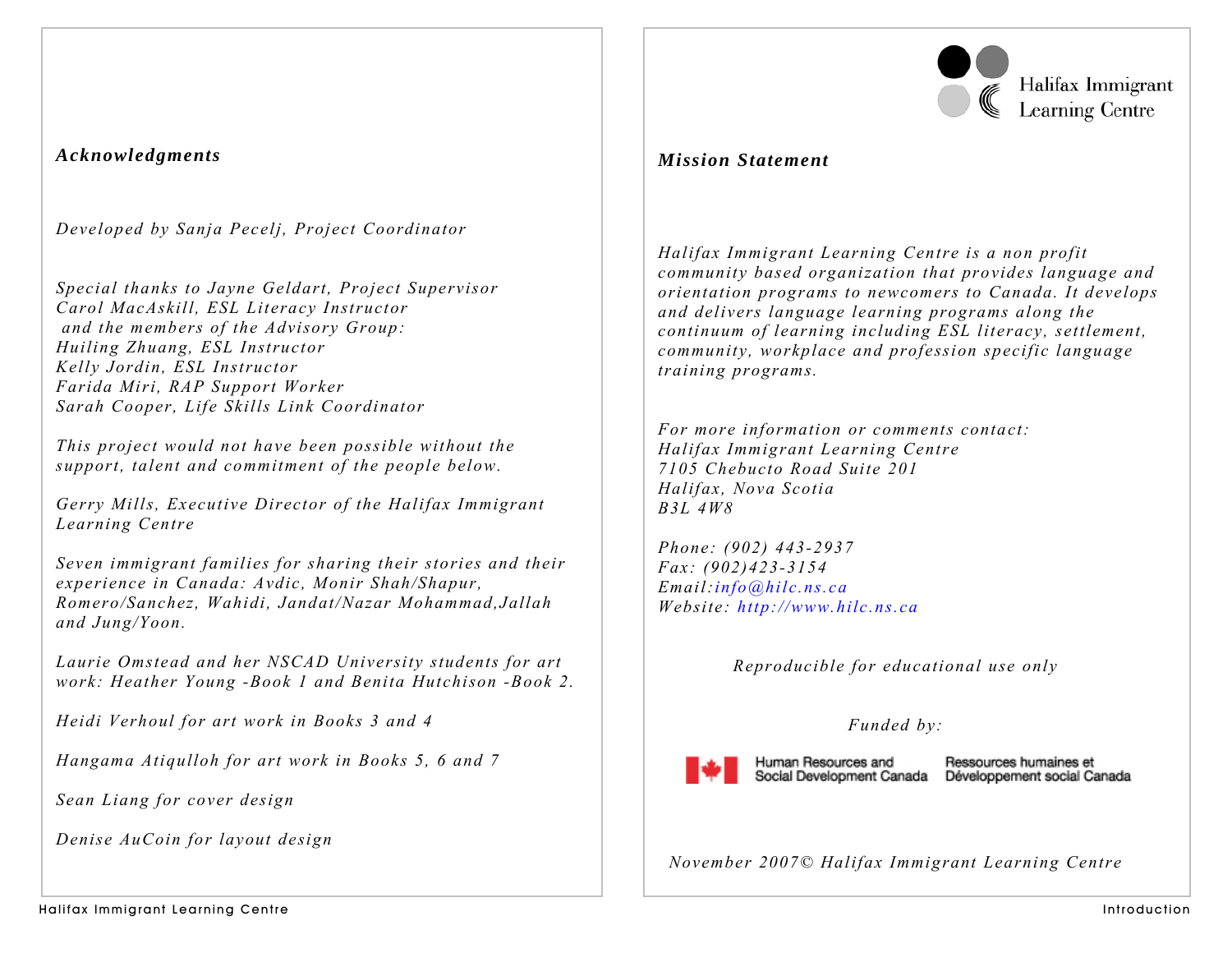## *Welcome to Changing Lanes*

*Changing Lanes is a seven-book reading series adult ESL literacy learners and can also be used in a low level ESL classroom as a supplementary reading and writing resource.* 

*Changing Lanes was developed to address the need for relevant adult ESL literacy resources for both newcomers and instructors. The stories are about and for new immigrants who are still adjusting to a new life in Canada.* 

#### *To the Teacher*

*Changing Lanes is a seven book ESL reading series. These boo ks a re essentially "stand-alone" and do not need to be taught in the ord er in which they are presented. The title indicates the theme of each story.* 

 *Book 1: Housing and Family Life:"A Day at Razia's Home"* 

 *Book 2: Getting Around: "Farid Takes the Bus"* 

 *Book 3: Dental Health:"Amela Goes to the Dentist"* 

 *Book 4: ESL in Schools: "Daniela Goes to School"* 

 *Book 5: Banking/Budgeting: "Fatima Goes to the Bank"* 

 *Book 6: Grocery Shopping: "Wahida is at the Supermarket"* 

 *Book 7: Dressing for the Weather: "From Liberia to Nova Scotia"*

*Changing Lanes has been aligned to the Canadian Language Benchmark ESL Literacy Phase 1 and 2.* 

*The ESL Literacy Benchmarks lay out the progression of reading, writing and numeracy skills for ESL adults who have little or no literacy skills in their first language. The benchmarks are descriptors of what ESL Literacy students are able to do at various stages of their development.* 

*Each book deals with one or more life skills, for example: dressing for winter, eating well, taking a bus etc.* 

*Each book is divided into two components: reading material and learning activities.* 

 *Stories are authentic and personal. They are repetitive in structure with a high-frequency vocabulary.* 

*The learning activities are designed to provide speaking, writing and reading comprehension practice.* 

*The teacher introduces the chapter with a set of activities where new vocabulary is presented. As part of the introduction, students may be asked to fill in the missing letters and copy the words to practice writing.* 

 *The after- reading set of activities is designed to check comprehension and to make the story personally relevant.*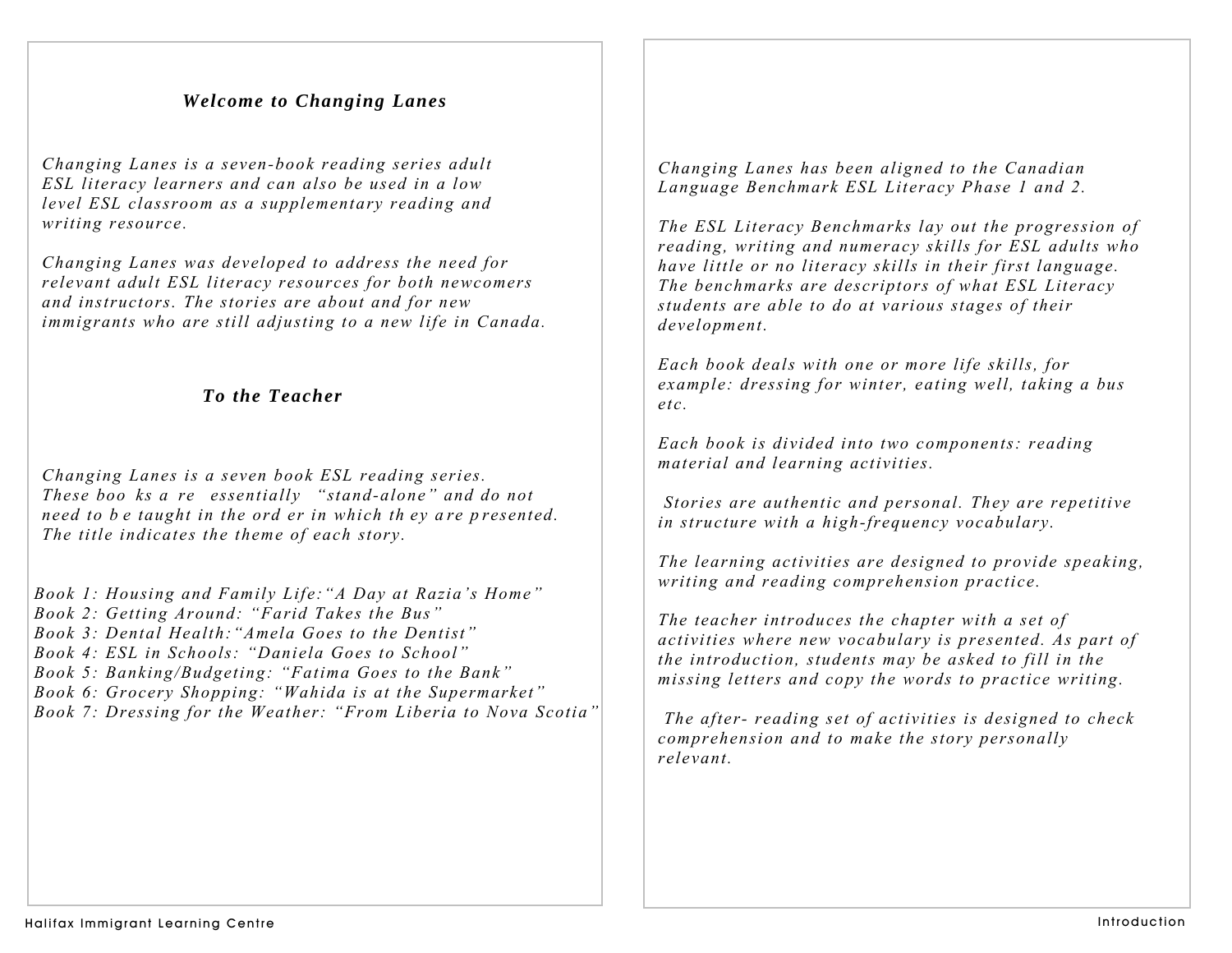*Here are a few possibilities when supplementing this material:* 

- *1. Discuss the situations in the stories with the students: visit to the dentist, calling a superintendent etc.*
- *what has been their experience?*
- *write group or individual language experience sto ries*
- *write in a journal*
- *2. Cut out pictures from story or parts of the story:*
- *sequencing*
- *discuss what is happening in the pictures*
- *retell the story*
- *directionality*
- *3. Cut and enlarge the pictures:*
- *match sentences to the pictures from the story*
- *sequencing*
- *match to reading by teacher or taped story (individual or group)*
- *4. Cut sentences into words:*
- *create awareness/stress words as parts that make up a sentence*
- *create awareness/stress words as different parts of sentence: adjective, pronoun etc.*
- *word order*
- *recreate the sentence recognizing meaning of words/what is happening in the picture*
- *spacing between words*
- *punctuation, capitalization*
- *change sentences by adding words not in the story: adjectives, pronouns, etc.*
- *5. Read/write /fill in the blanks:*
- *note to superintendent*
- *grocery shopping lists*
- *hours of business*
- *card for dental appointment*
- *personal information on form for dentist, etc.*
- *6. Use high frequency words from one story or accumulate from series:*
- • *Bingo*
- • *enlarge to font 72, cut out and use pocket chart to review all vocabulary before reading each time*
- *7. Use scenarios to discuss emotions/feelings*
- *8. Use to teach instructions: read, circle, underline, copy, fill in match, etc.*

*Have fun!*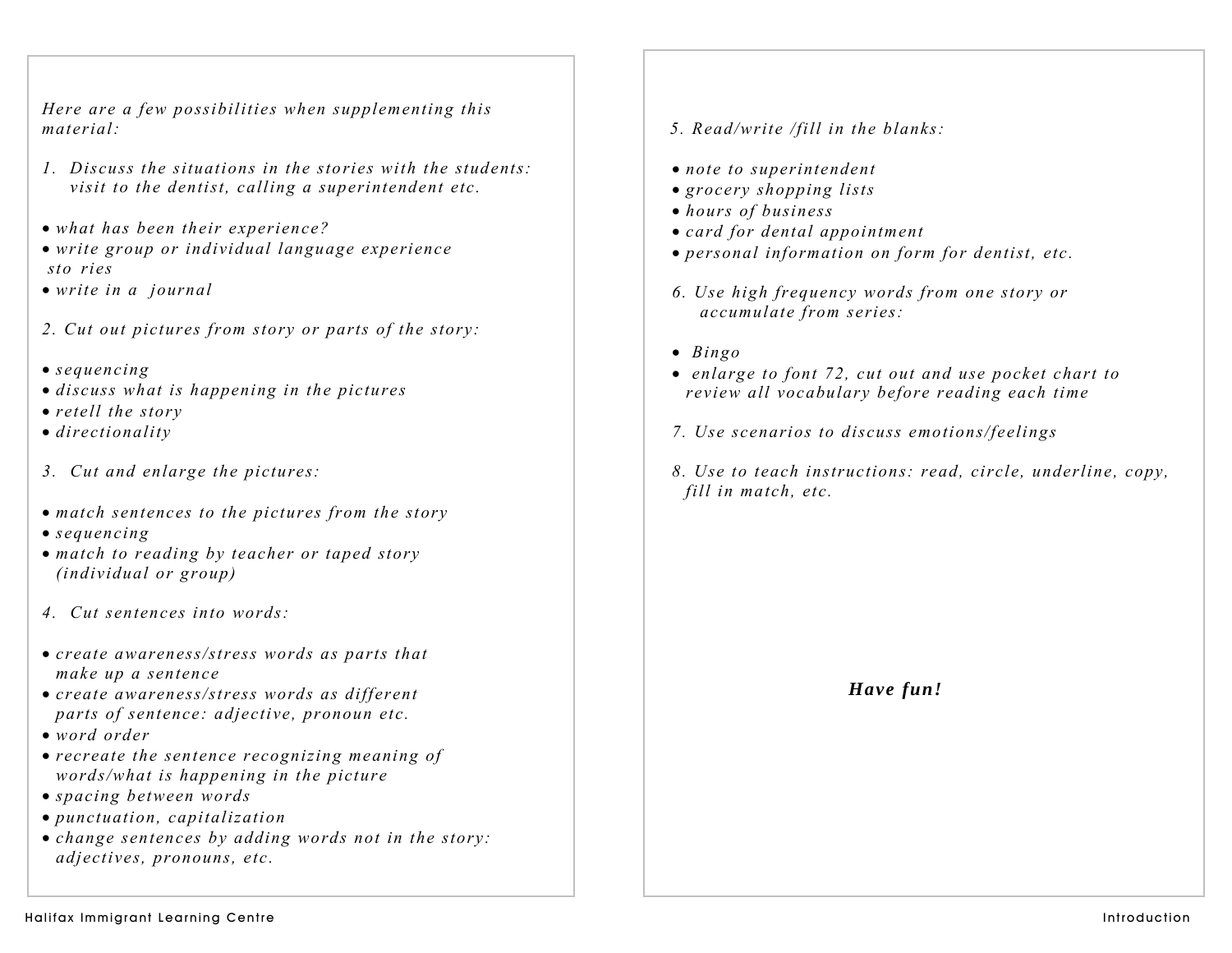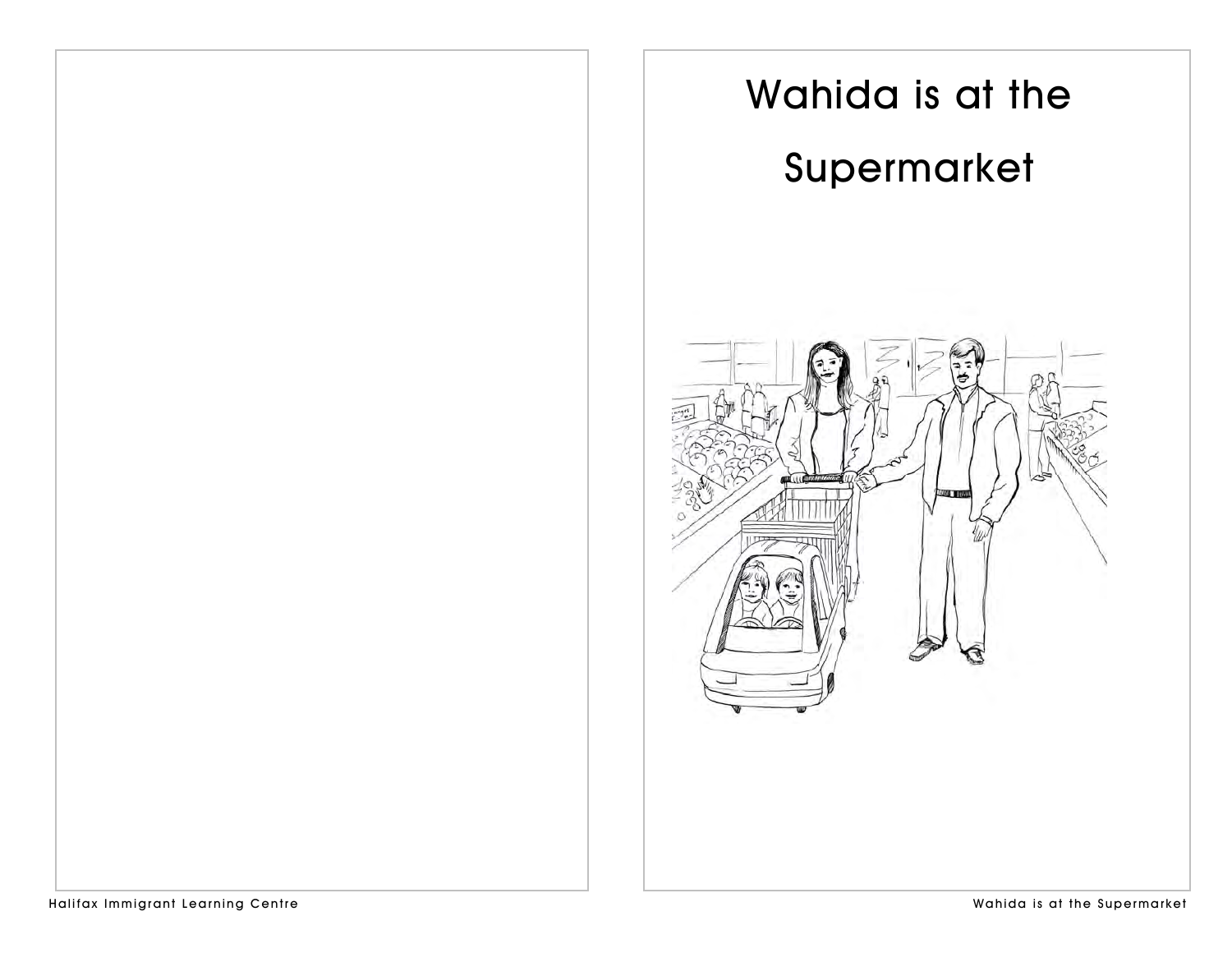



This is Wahida, her husband and her children. They are her family.

-1-

They are from Afghanistan. They live in Halifax now.

They go grocery shopping on Saturday.

-2-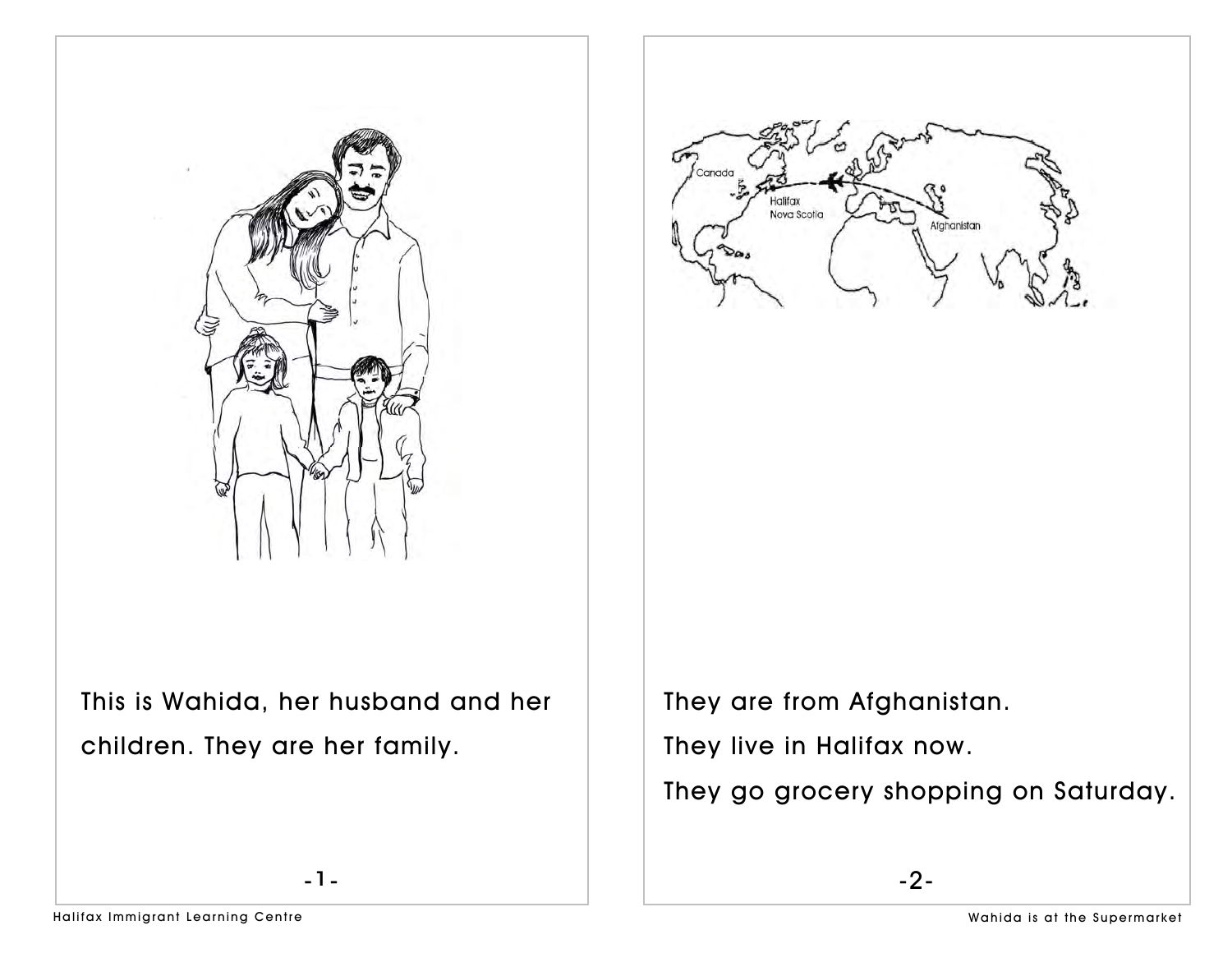



This is Wahida's daughter Mursal and her son Faisal.

-3-

This is her husband Hashma. He pushes the shopping cart.

-4-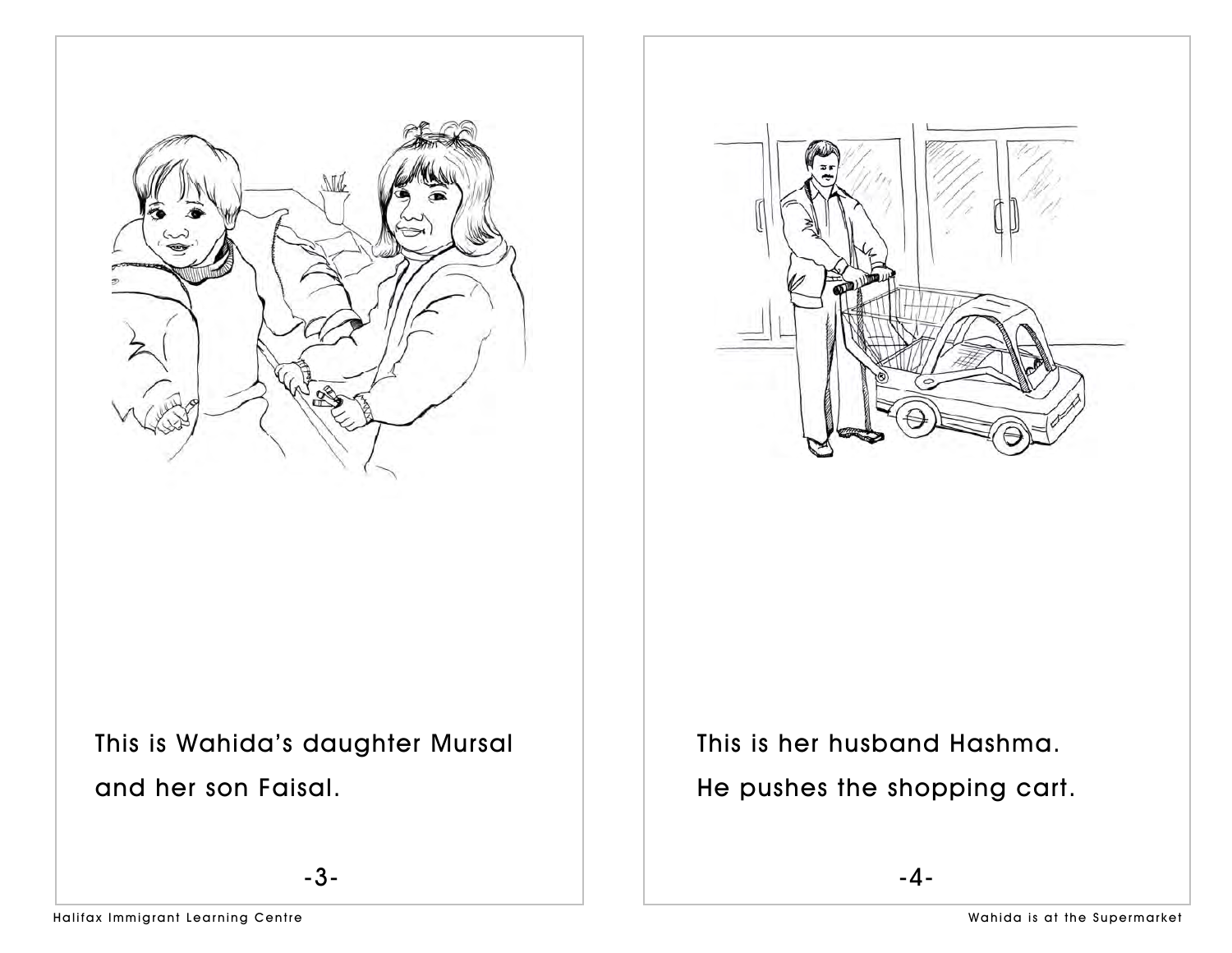

-5-

She makes bread.

She wants chicken.

Fresh Meat

dicken

She makes chicken soup for lunch.

Meat & Poultry

 $\widehat{a}$ 

-6-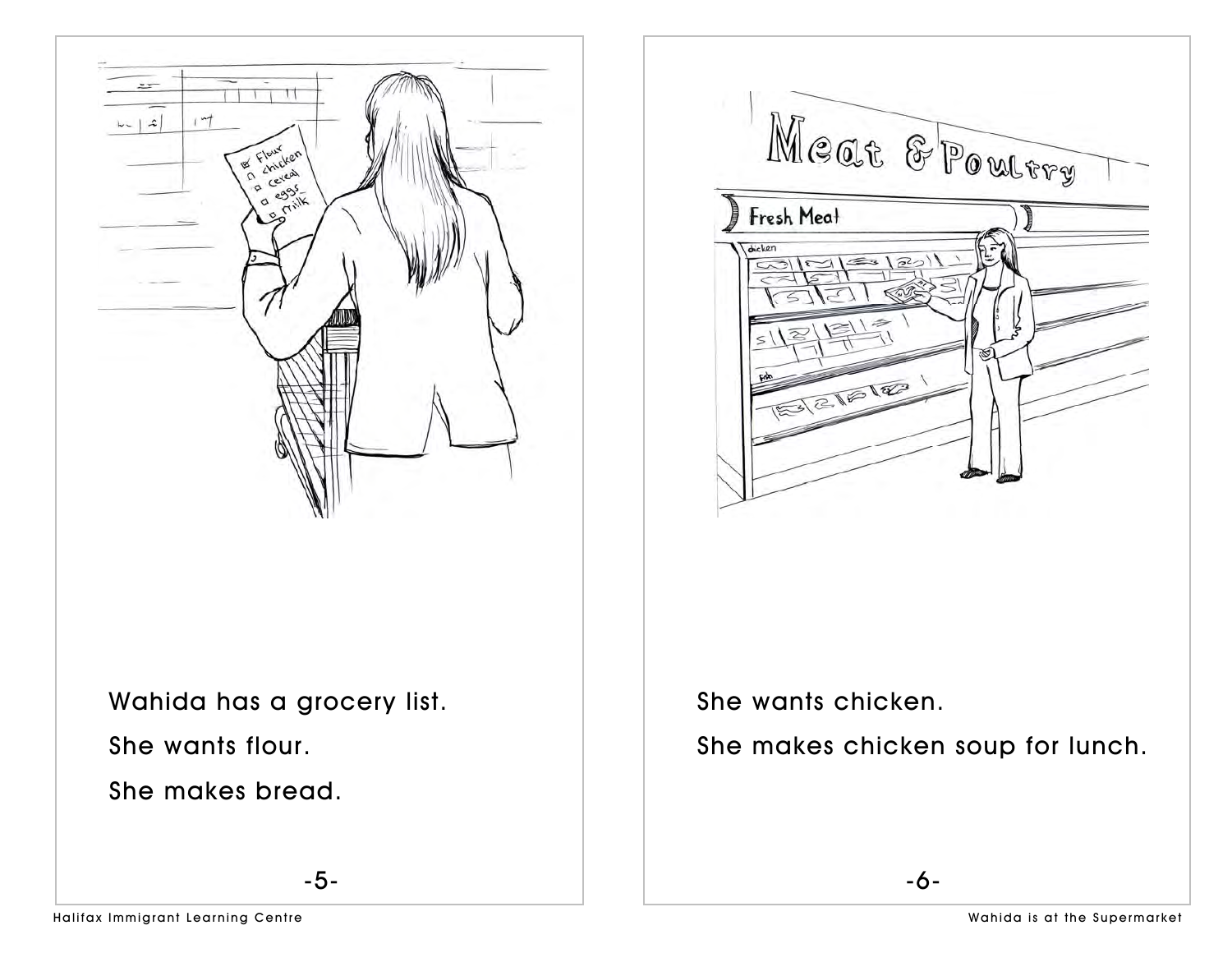

He has cereal and fruit for breakfast.



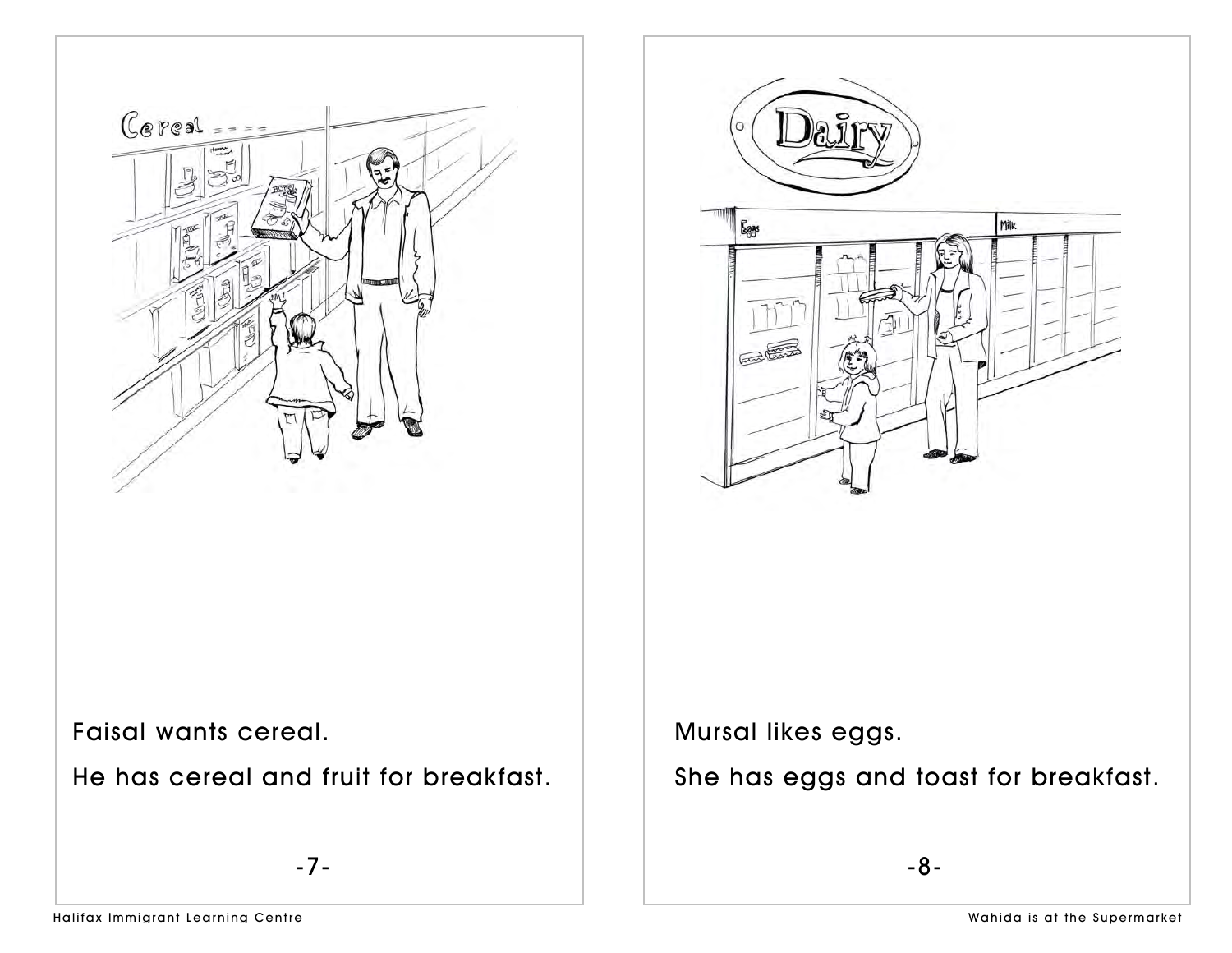



Faisal likes milk.

He drinks milk everyday.

-9-

Mursal wants oranges.

She has an orange for a snack.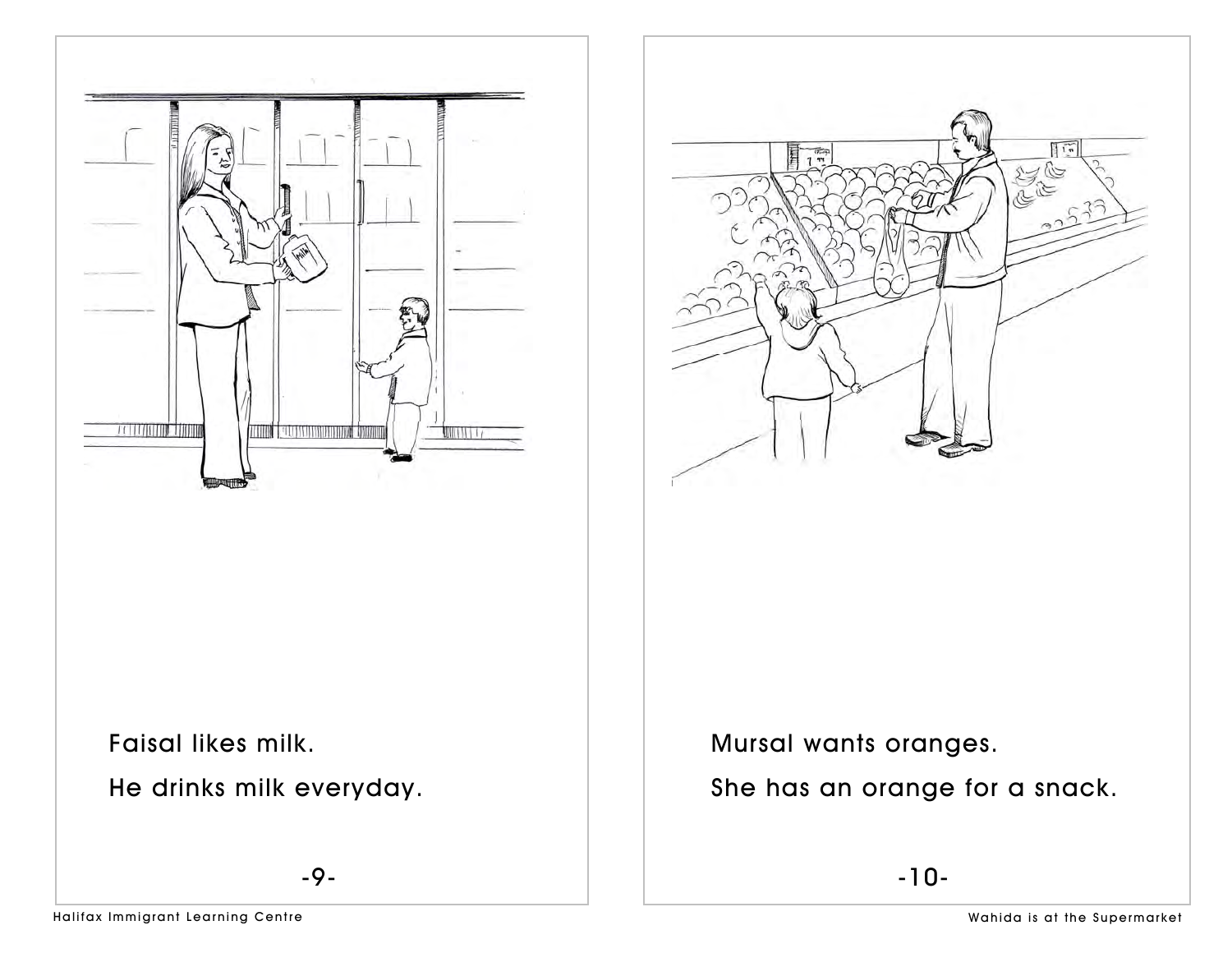



He has vegetables for supper.

-11-

Frain rice where

He wants rice too.

He likes rice with chicken and vegetables.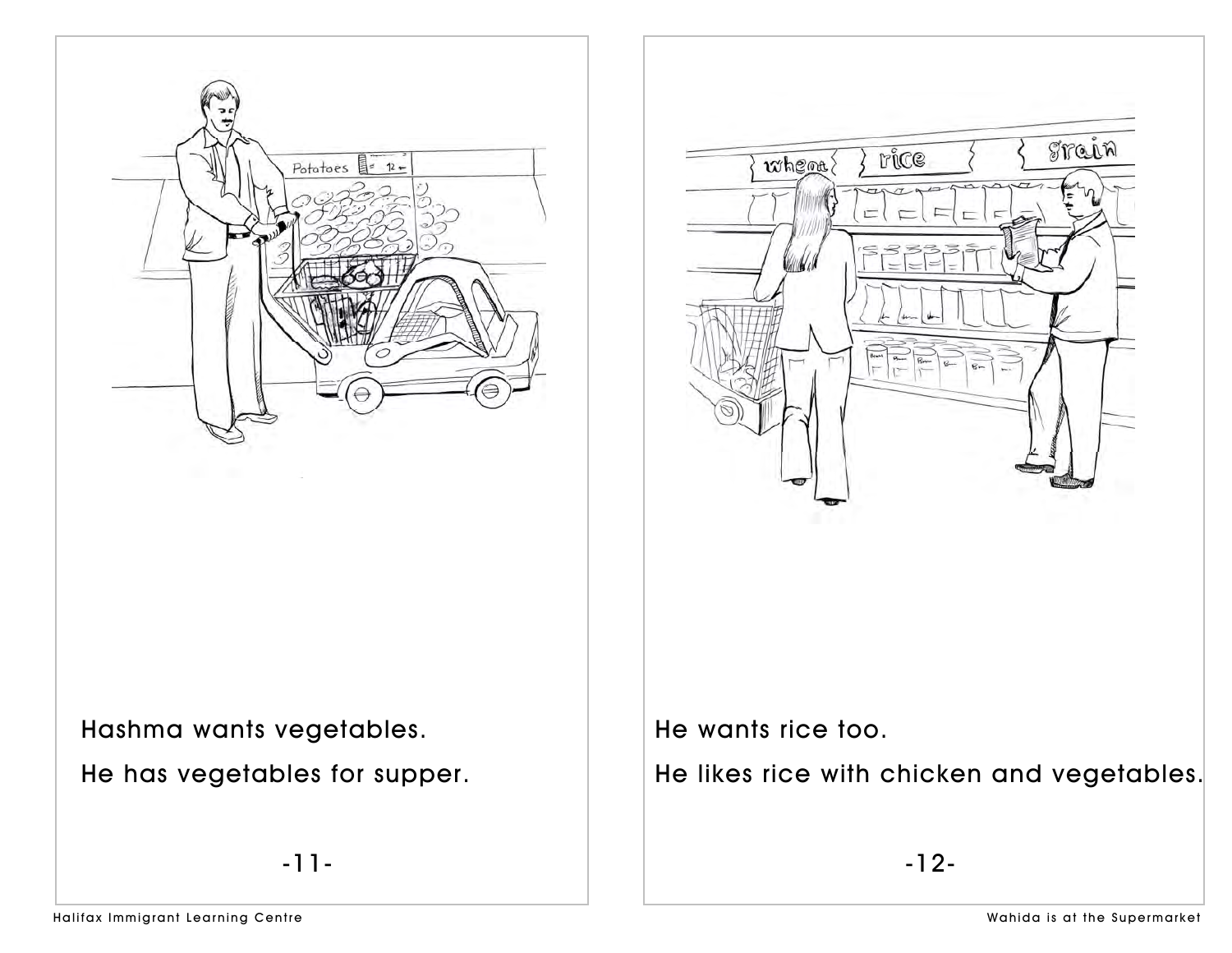



Wahida is at the check out.

The cashier checks out the groceries.

Wahida pays for the groceries with her debit card. The cashier gives her the receipt.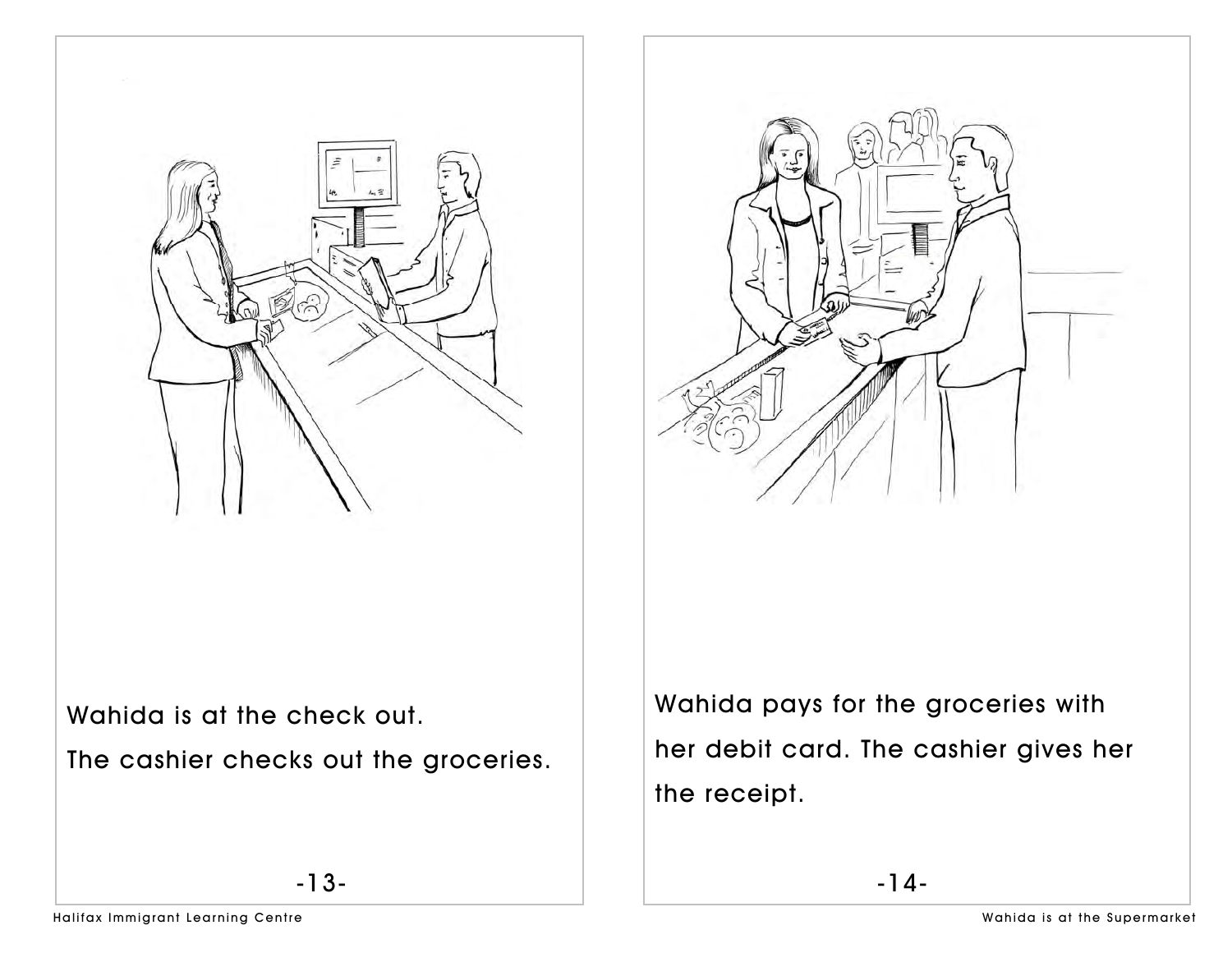



Wahida says:"Thanks, you too!"

The family puts the groceries in the car. They go home.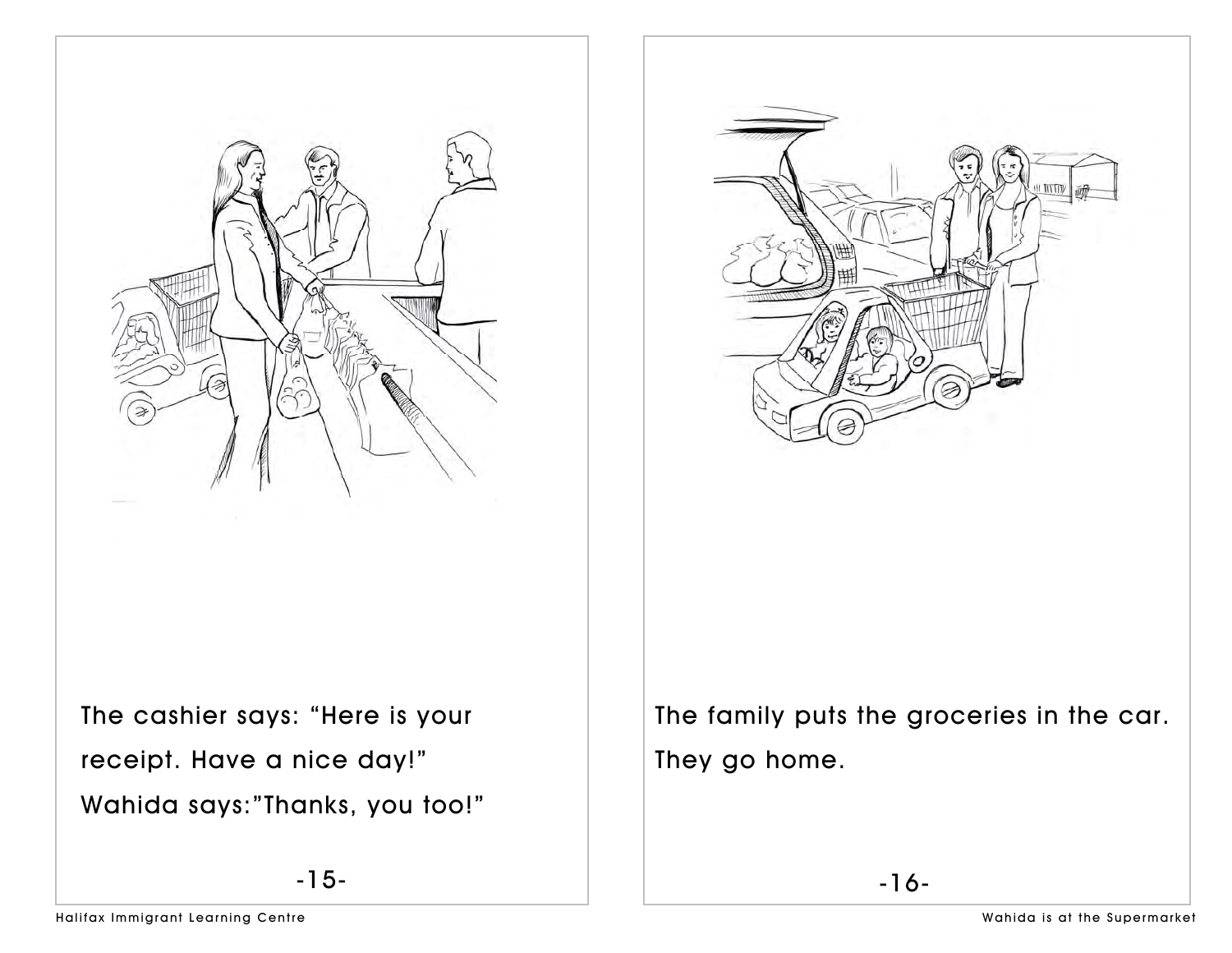Before reading pages 1-4

# Say the words.





Wahida **Manazarta Kashma** Hashma





Faisal Mursal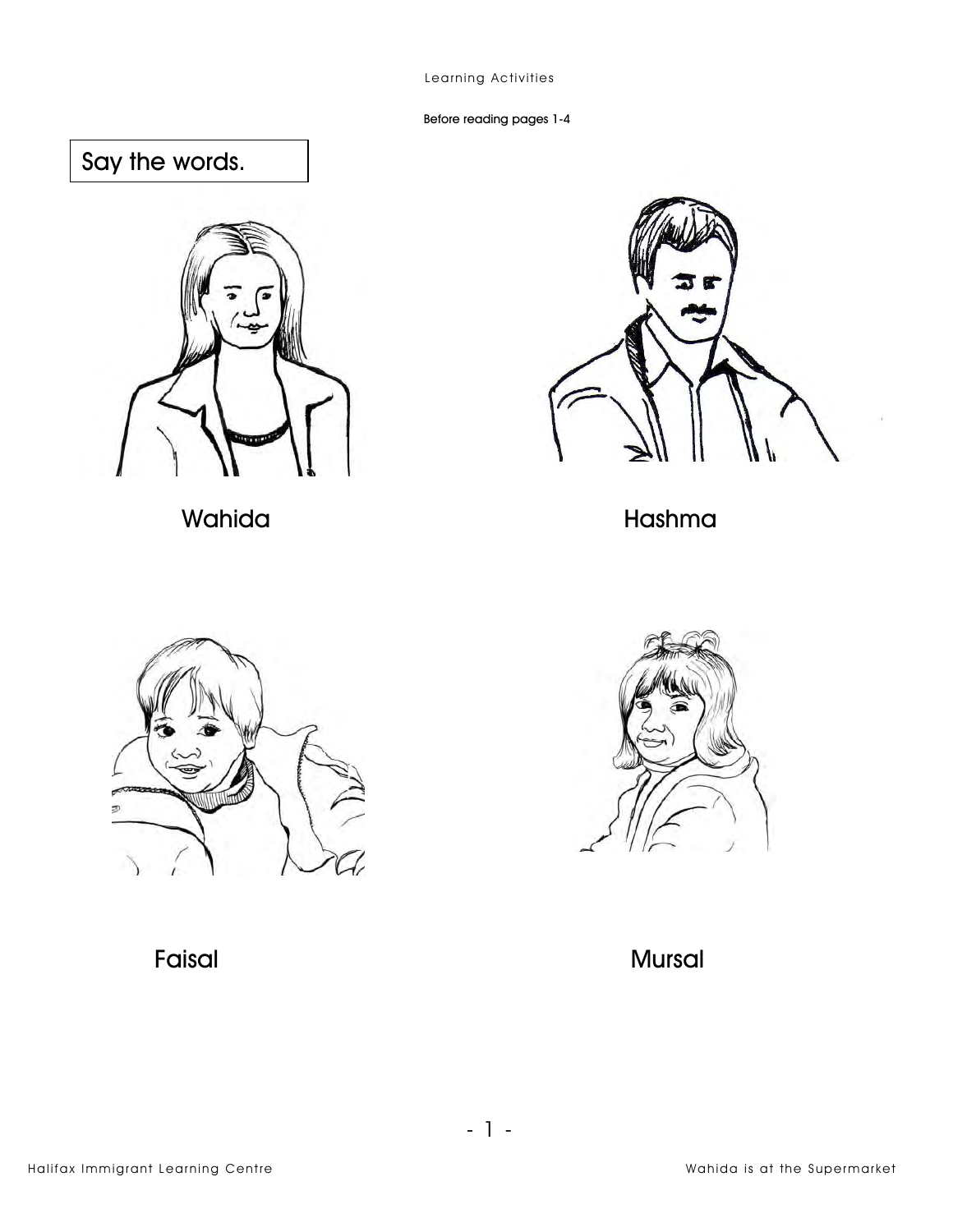Before reading pages 1-4



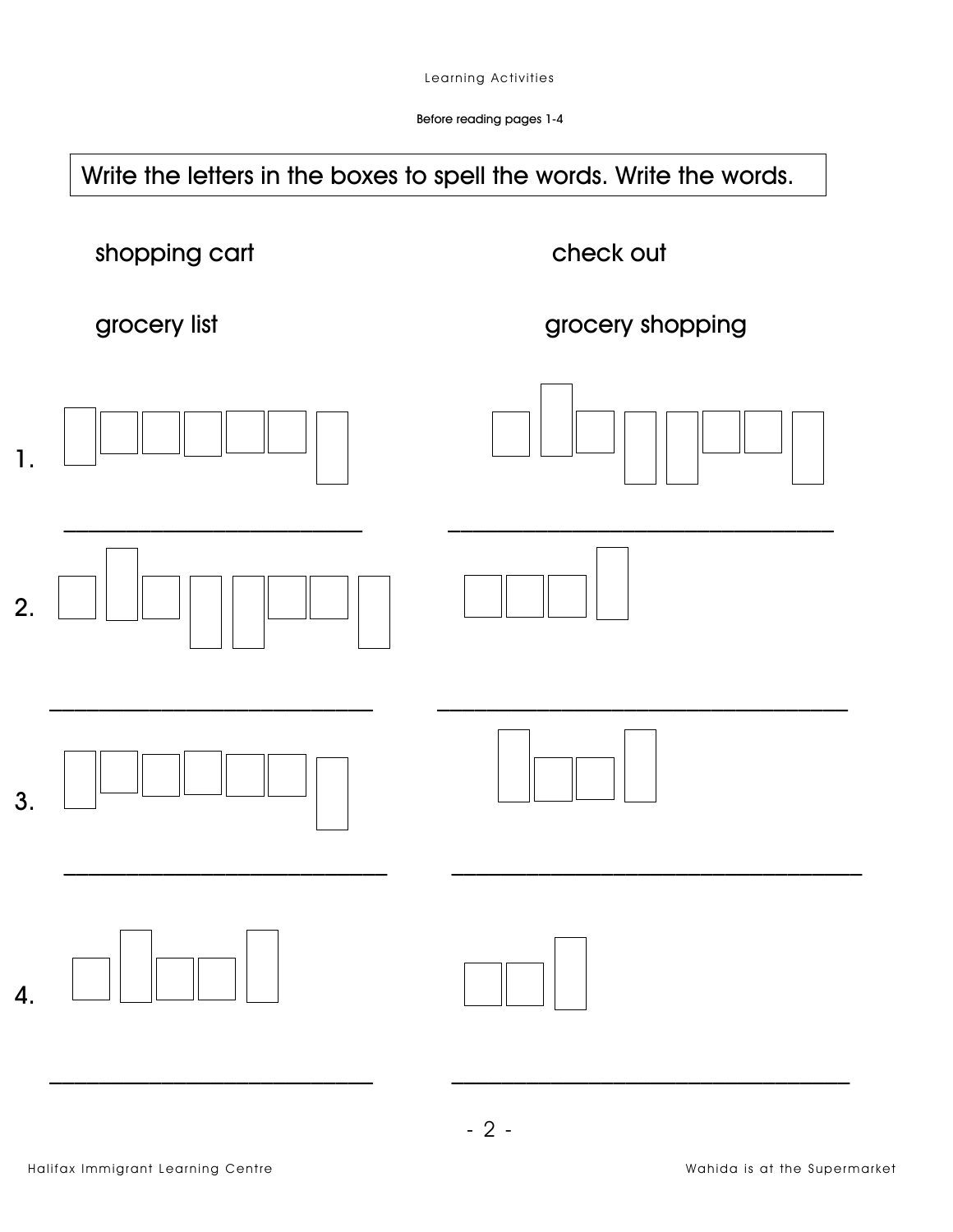After reading pages 1-4

| Find the answer in the story. |  |
|-------------------------------|--|
|                               |  |

1. Where is Wahida's family from?

They are from\_\_\_\_\_\_\_\_\_\_\_\_\_\_\_\_\_\_\_\_\_\_\_\_\_\_\_\_\_\_\_\_\_\_\_\_\_\_\_\_\_\_\_\_\_\_\_\_.

2. When do they go grocery shopping?

They go grocery shopping on \_\_\_\_\_\_\_\_\_\_\_\_\_\_\_\_\_\_\_\_\_\_\_\_\_\_\_\_\_\_\_\_\_\_.

3. How many children do they have?

They have \_\_\_\_\_\_\_\_\_\_\_\_\_\_\_\_\_\_\_\_\_\_\_\_\_\_\_\_\_\_\_\_\_\_\_\_\_\_\_\_\_\_\_\_\_\_\_\_\_\_\_.

4. What does Hashma push?

He pushes the\_\_\_\_\_\_\_\_\_\_\_\_\_\_\_\_\_\_\_\_\_\_\_\_\_\_\_\_\_\_\_\_\_\_\_\_\_\_\_\_\_\_\_\_\_\_\_\_.

Repeat the words quickly (chant and clap).

- 1. shopping cart
- 2. grocery list
- 3. check out
- 4. cashier
- 5. debit card



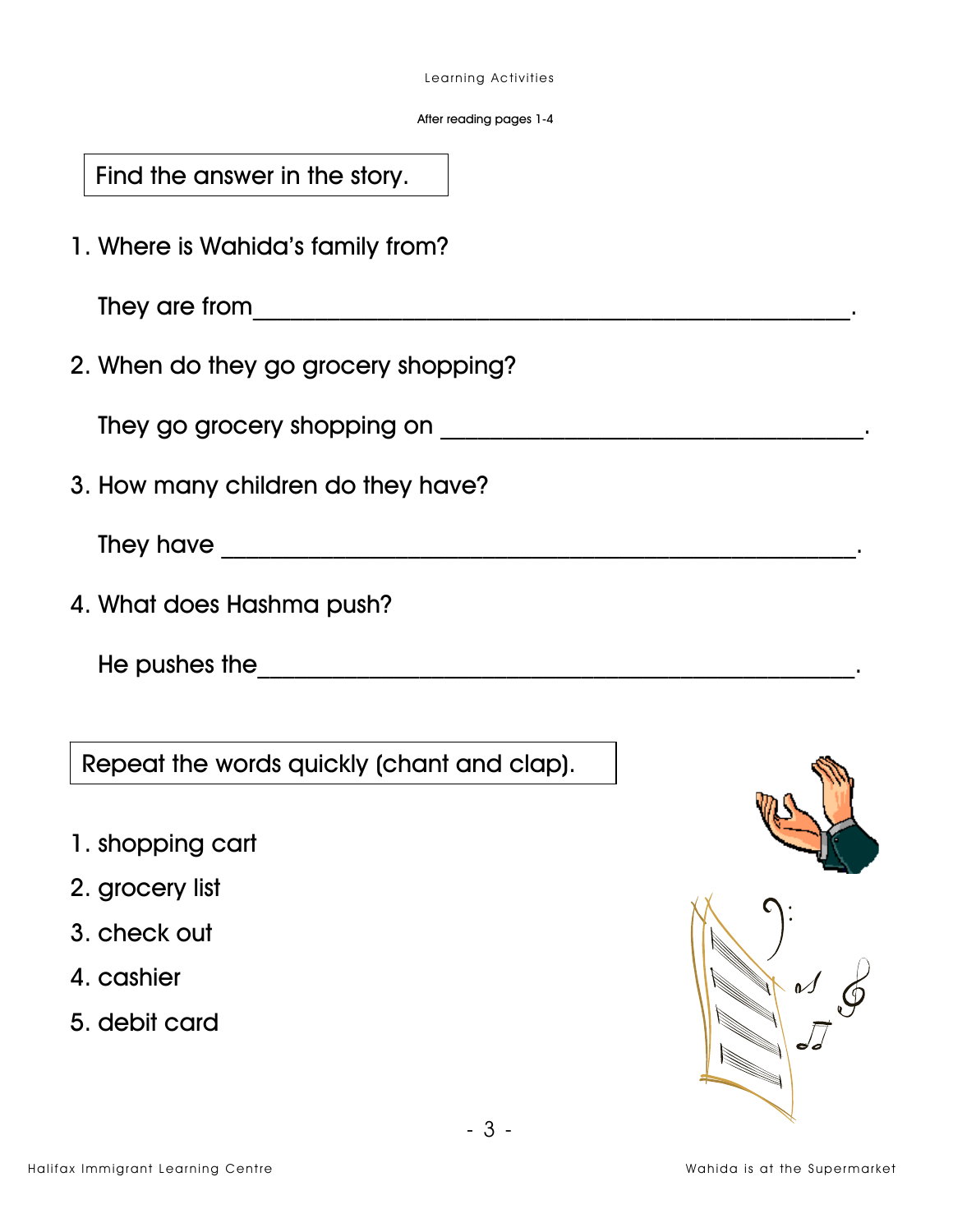| Before reading pages 5-8 |
|--------------------------|
|                          |

| Fill in the missing letters. Write the words. |                                                                                                                                      |                                                                                                                                                                                                                                                                                                                                                                                                                         |
|-----------------------------------------------|--------------------------------------------------------------------------------------------------------------------------------------|-------------------------------------------------------------------------------------------------------------------------------------------------------------------------------------------------------------------------------------------------------------------------------------------------------------------------------------------------------------------------------------------------------------------------|
| flour                                         | chicken                                                                                                                              | bread                                                                                                                                                                                                                                                                                                                                                                                                                   |
| cereal                                        | fruit                                                                                                                                | eggs                                                                                                                                                                                                                                                                                                                                                                                                                    |
| 1. $f =  t$                                   |                                                                                                                                      |                                                                                                                                                                                                                                                                                                                                                                                                                         |
| 2. $c_{\frac{1}{2}} = 0$                      |                                                                                                                                      |                                                                                                                                                                                                                                                                                                                                                                                                                         |
| 3. $e$ __ _ _                                 |                                                                                                                                      | $\begin{array}{c c c c c} \hline \textbf{3.} & \textcolor{red}{\textbf{1.} & \textbf{1.} & \textbf{1.} \\ \hline \textbf{1.} & \textbf{1.} & \textbf{1.} & \textbf{1.} \\ \hline \textbf{2.} & \textbf{1.} & \textbf{1.} & \textbf{1.} \\ \hline \textbf{3.} & \textbf{1.} & \textbf{1.} & \textbf{1.} \\ \hline \textbf{4.} & \textbf{1.} & \textbf{1.} & \textbf{1.} \\ \hline \textbf{5.} & \textbf{1.} & \textbf{1$ |
| 4. $f = -$                                    |                                                                                                                                      | 4. $\qquad \qquad$                                                                                                                                                                                                                                                                                                                                                                                                      |
| 5. c h $   -$                                 |                                                                                                                                      |                                                                                                                                                                                                                                                                                                                                                                                                                         |
| 6. $b$ _ _ _ _                                |                                                                                                                                      | $\bullet$ .                                                                                                                                                                                                                                                                                                                                                                                                             |
|                                               | What do you buy at the supermarket? Make a list.                                                                                     |                                                                                                                                                                                                                                                                                                                                                                                                                         |
|                                               | 1. _______________________________                                                                                                   |                                                                                                                                                                                                                                                                                                                                                                                                                         |
|                                               | 2.                                                                                                                                   |                                                                                                                                                                                                                                                                                                                                                                                                                         |
|                                               | 3.                                                                                                                                   |                                                                                                                                                                                                                                                                                                                                                                                                                         |
|                                               | 4.                                                                                                                                   |                                                                                                                                                                                                                                                                                                                                                                                                                         |
|                                               | $\begin{array}{c c c c} \hline \rule{0pt}{2ex}5. & \rule{0pt}{2ex} \multicolumn{2}{2}{\textbf{\textcolor{red}{\bf{5}}}} \end{array}$ |                                                                                                                                                                                                                                                                                                                                                                                                                         |
|                                               | $\begin{array}{c}\n6. \\ \hline\n\end{array}$                                                                                        |                                                                                                                                                                                                                                                                                                                                                                                                                         |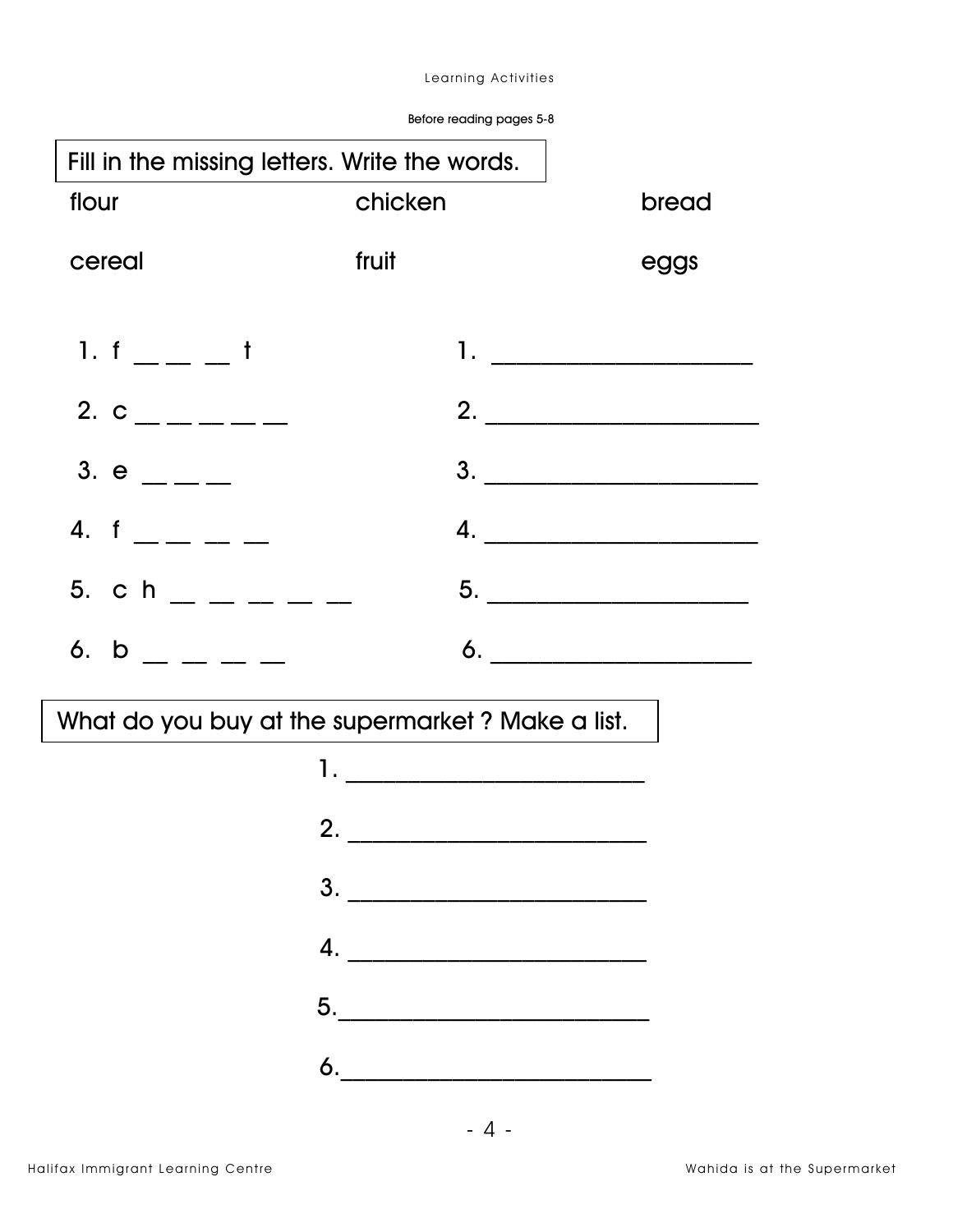#### After reading pages 5-8

| Find the answer in the story.           |                |
|-----------------------------------------|----------------|
| 1. What does Wahida make for lunch?     |                |
|                                         | for lunch.     |
| 2. What does Faisal have for breakfast? |                |
|                                         | for breakfast. |
| 3. What does Mursal have for breakfast? |                |
|                                         | for breakfast. |
| Write about you.                        |                |
| 1. What do you have for breakfast?      |                |
| I have                                  | for breakfast. |
| 2. What do you have for lunch?          |                |
|                                         | for lunch.     |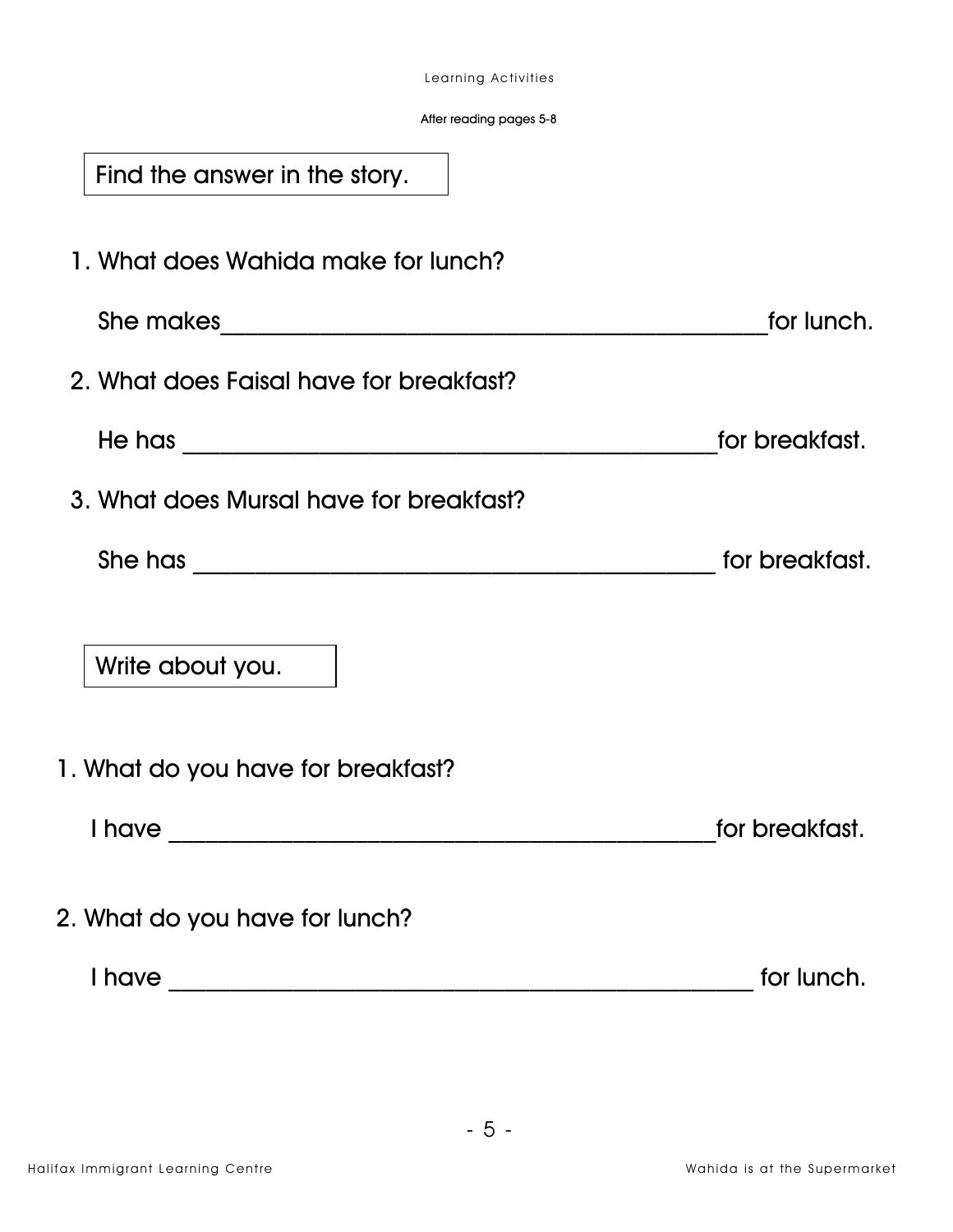#### Before reading pages 9-12

## What is a snack?



granola bar di grapes de carrot















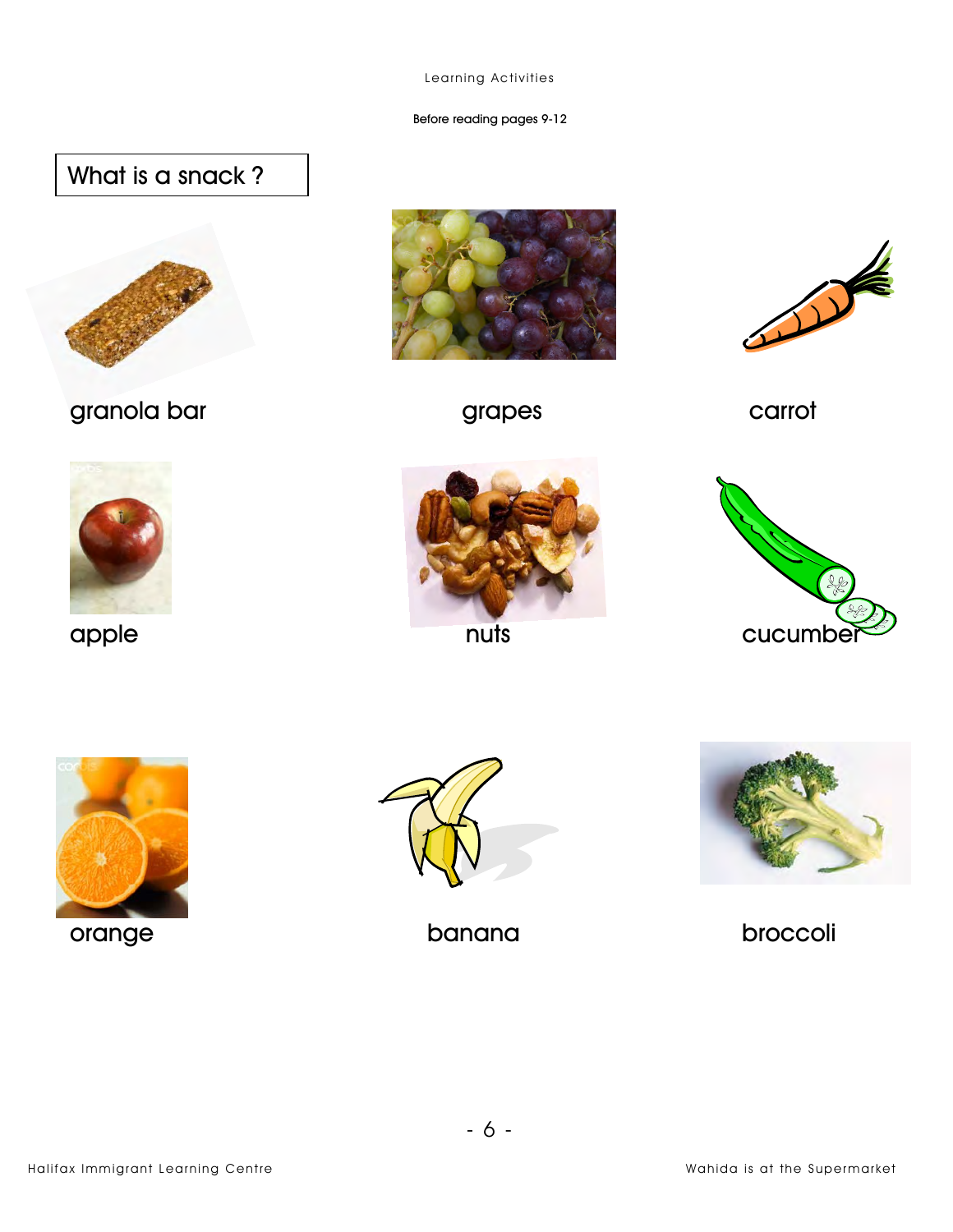After reading pages 9-12

| Find the answer in the story.                                                                                                         |              |
|---------------------------------------------------------------------------------------------------------------------------------------|--------------|
| 1. What does Faisal drink everyday?                                                                                                   |              |
|                                                                                                                                       | everyday.    |
| 2. What does Mursal have for a snack?                                                                                                 |              |
|                                                                                                                                       | for a snack. |
| 3. What does Hashma have for supper?                                                                                                  |              |
|                                                                                                                                       | for supper.  |
| Write about you.                                                                                                                      |              |
| 1. What do you like to drink?                                                                                                         |              |
|                                                                                                                                       |              |
| 2. What do you have for snack?                                                                                                        |              |
|                                                                                                                                       | for a snack. |
| 3. What do you have for supper?                                                                                                       |              |
| <b>I</b> have<br><u> 2000 - 2000 - 2000 - 2000 - 2000 - 2000 - 2000 - 2000 - 2000 - 2000 - 2000 - 2000 - 2000 - 2000 - 2000 - 200</u> | for supper.  |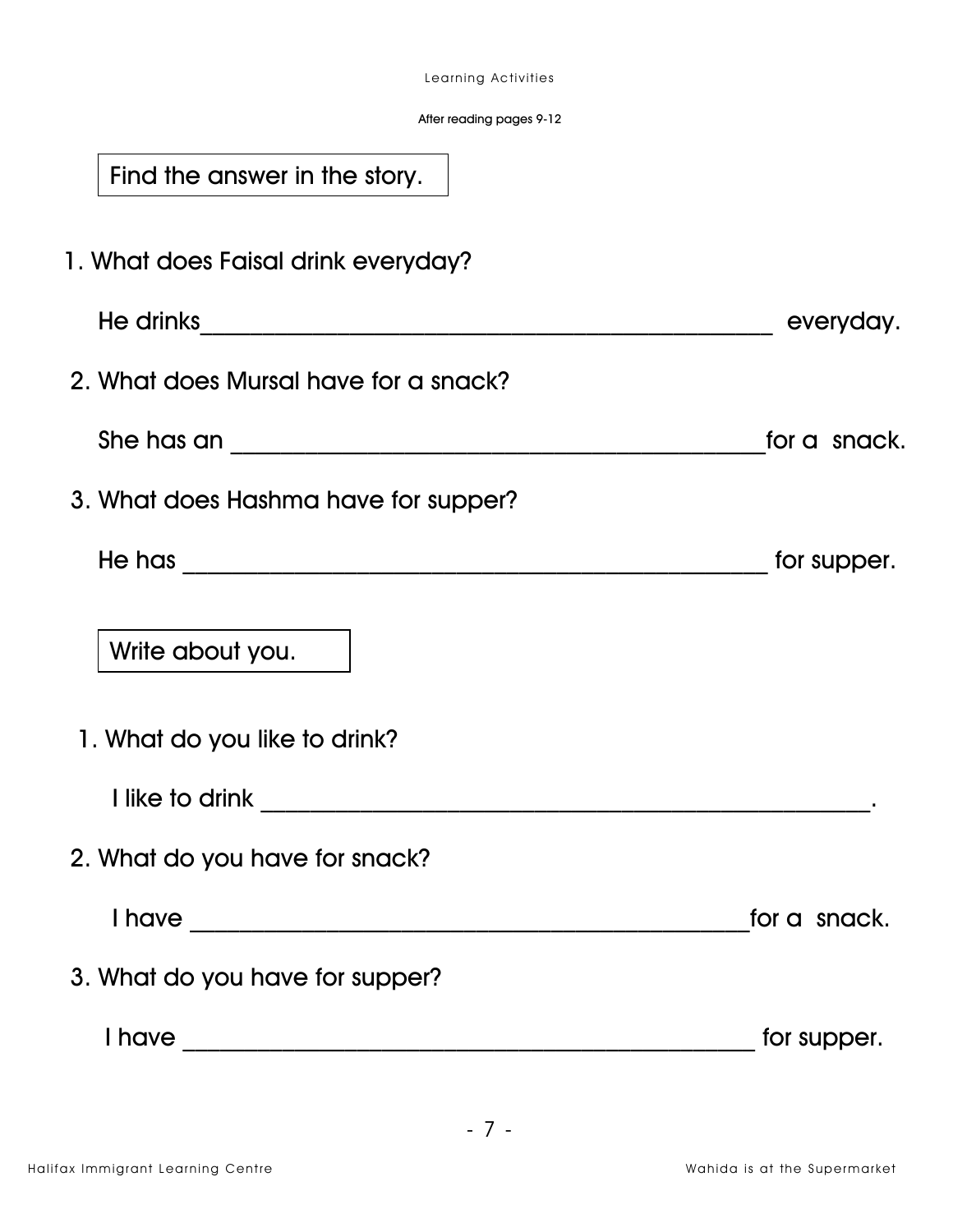## Draw a line to match the pictures to the words.

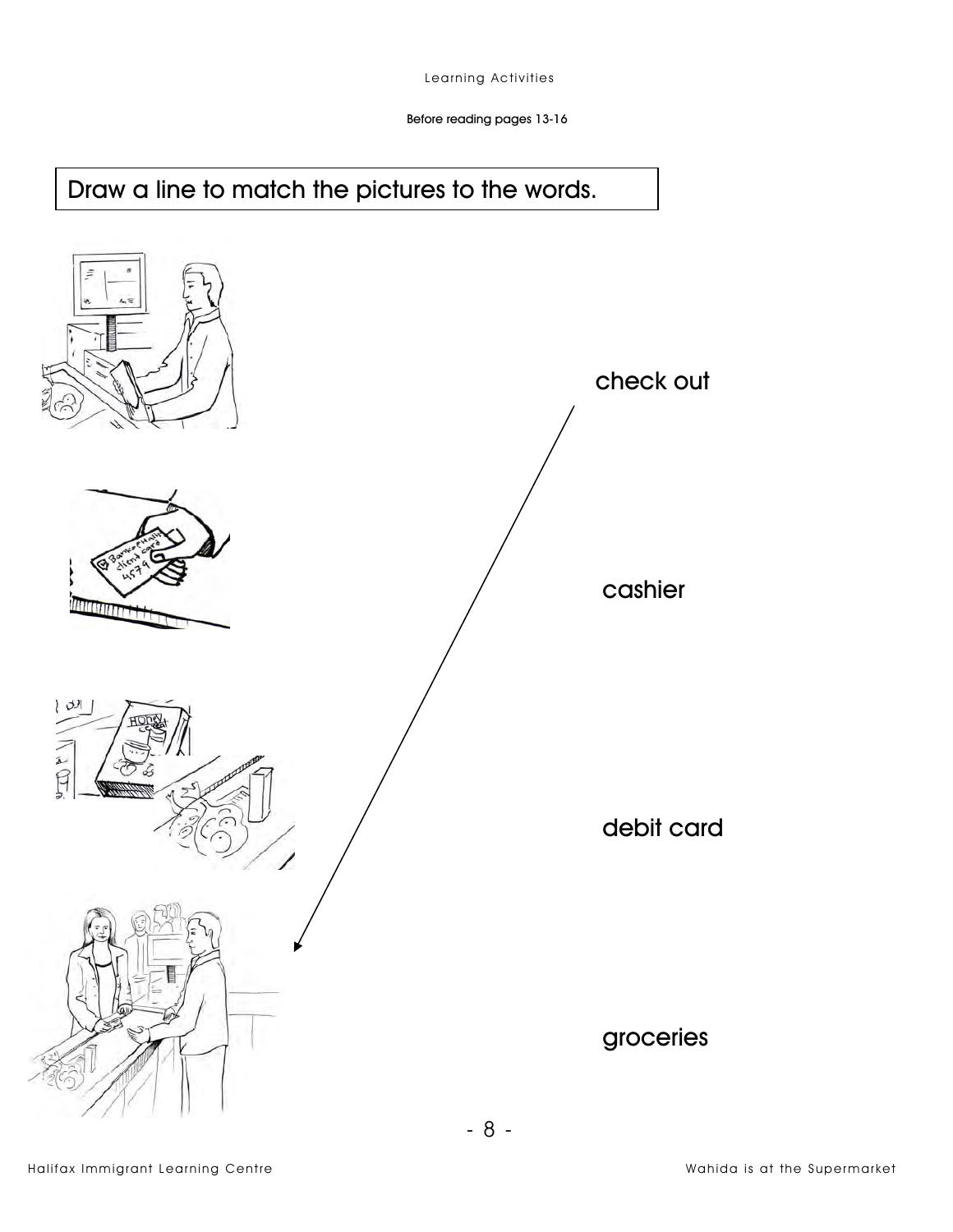After reading pages 13-16

| Find the answer in the story.          |    |
|----------------------------------------|----|
| 1. Where is Wahida?                    |    |
|                                        |    |
| 2. What does the cashier check out?    |    |
| The cashier checks out the             |    |
| 3. How does she pay for her groceries? |    |
| She pays for the groceries with her    |    |
| 4. What does the cashier give Wahida?  |    |
| The cashier gives her the              |    |
| 5. What does the cashier say?          |    |
|                                        | ₽. |
| 6. What does Wahida say?               |    |
| Wahida says: "                         |    |